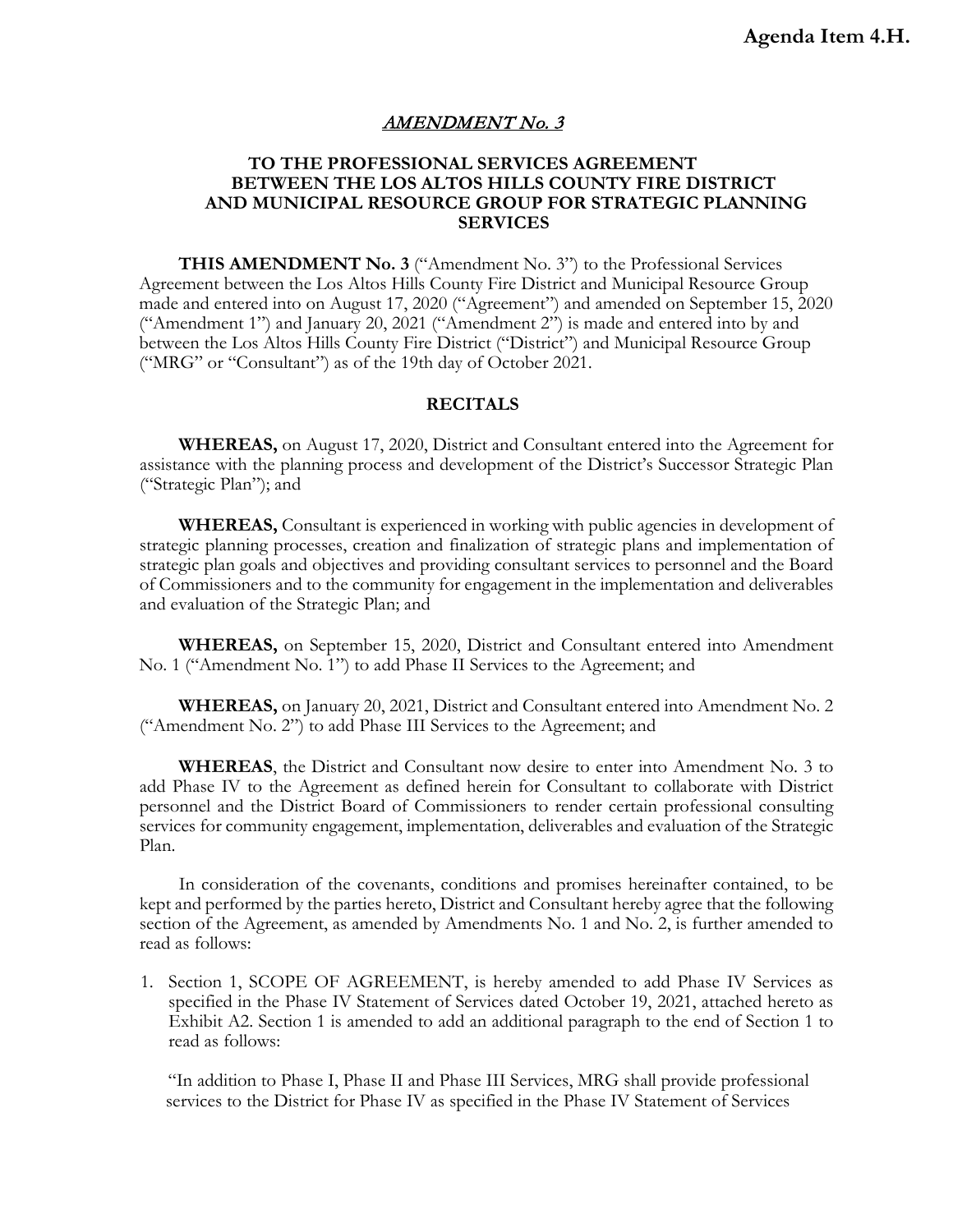dated October 19, 2021, attached as Exhibit A2 ("Phase IV Services") to Amendment No. 3 to provide assistance to District personnel and the Board of Commissioners and to the community for engagement in the implementation and deliverables and evaluation of the Successor Strategic Plan. Collectively, Phase I Services, Phase II Services, Phase III, and Phase IV Services are referred to hereafter as "Services." Phase IV Services are approved and incorporated into this Agreement, as specified in the Phase IV Statement of Services dated October 19, 2021, attached as Exhibit A2 to Amendment No. 3.

- 2. Section 4. TERM OF AGREEMENT is hereby amended to delete: "the completion of Services, or January 31, 2022, whichever occurs first," and replace it with "April 30, 2022."
- 3. Section 5.1, COMPENSATION, Payment Schedule, is hereby amended to add the following sentence at the end of Section 5.1.

"District shall compensate MRG for Services as set forth in Exhibit A2, Phase IV Services and additional agreed upon Phase IV consulting services not to exceed the amount of Twenty Thousand Dollars (\$20,000)."

- 4. Except as modified in this Amendment No. 3, all remaining terms of the Agreement and Amendment Nos. 1 and 2 shall remain in full force and effect. If any conflicts exist between the Agreement, Amendments No. 1, Amendment No. 2 and Amendment No. 3, the terms of this Amendment No. 3 shall control. If there is any conflict in the terms of this Amendment No. 3 with the exhibits or attachments, then the provisions of this Amendment No. 3 shall control.
- 5. Counterparts; Electronic/Digital Signatures. This Amendment No. 3 may be executed in any number of counterparts, and all of such counterparts so executed together shall be deemed to constitute one and the same agreement, and each such counterpart shall be deemed to be an original provided all of the Parties have fully executed this Amendment No. 3. Unless otherwise prohibited by law or District policy, the Parties agree that an electronic copy of this Amendment No. 3, or an electronically signed Amendment No. 3, has the same force and legal effect as the Amendment No. 3 executed with an original ink signature. The term "electronic copy of this Agreement" refers to a transmission by facsimile, electronic mail, or other electronic means of a copy of the original signed Amendment No. 3 in a portable document format. The term "electronically signed Agreement" means the Amendment No. 3 that is executed by applying an electronic signature using technology approved by the District.

///

/// /// ///

///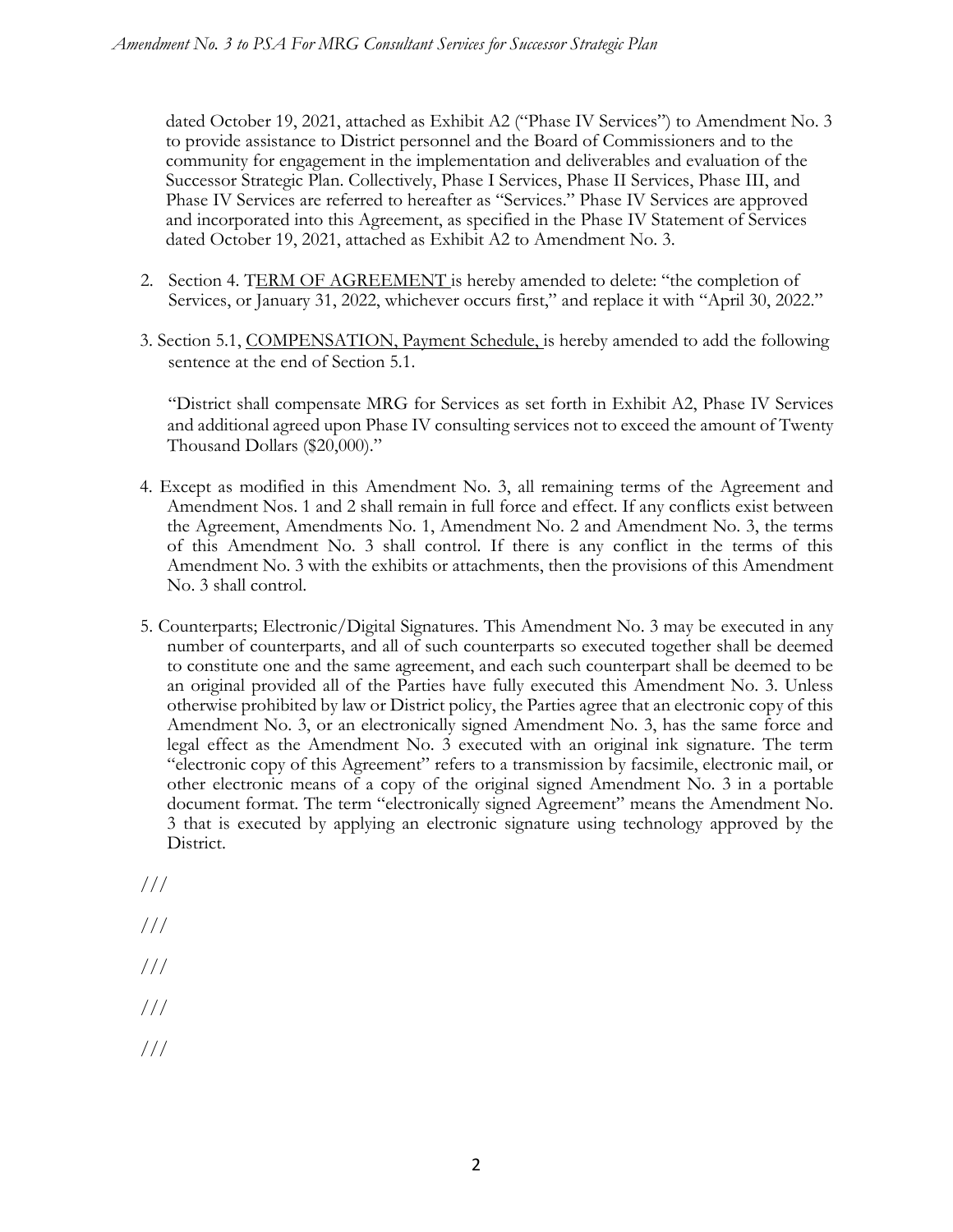**IN WITNESS WHEREOF,** the District and Consultant have executed this Amendment No. 3 effective as of the date written above.

### **LOS ALTOS HILLS COUNTY FIRE DISTRICT:**

By: \_\_\_\_\_\_\_\_\_\_\_\_\_\_\_\_\_\_\_\_\_\_\_

Mark Warren, Board President

## **MUNICIPAL RESOURCE GROUP, LLC**

By: **\_\_\_\_\_\_\_\_\_\_\_\_\_\_\_\_\_\_\_\_\_\_\_\_\_\_ /S/**Mary Egan Managing Partner, MRG

#### **APPROVED AS TO FORM AND LEGALITY:**

 $\mathcal{L}=\mathcal{L}^{\mathcal{L}}$ 

**/S/**

Christopher R. Cheleden Lead Deputy County Counsel

 **\_\_\_\_\_\_\_\_\_\_\_\_\_\_\_\_\_\_\_\_\_\_\_\_\_\_\_\_\_** 

# **ATTEST:**

 Cori Vargas, District Clerk